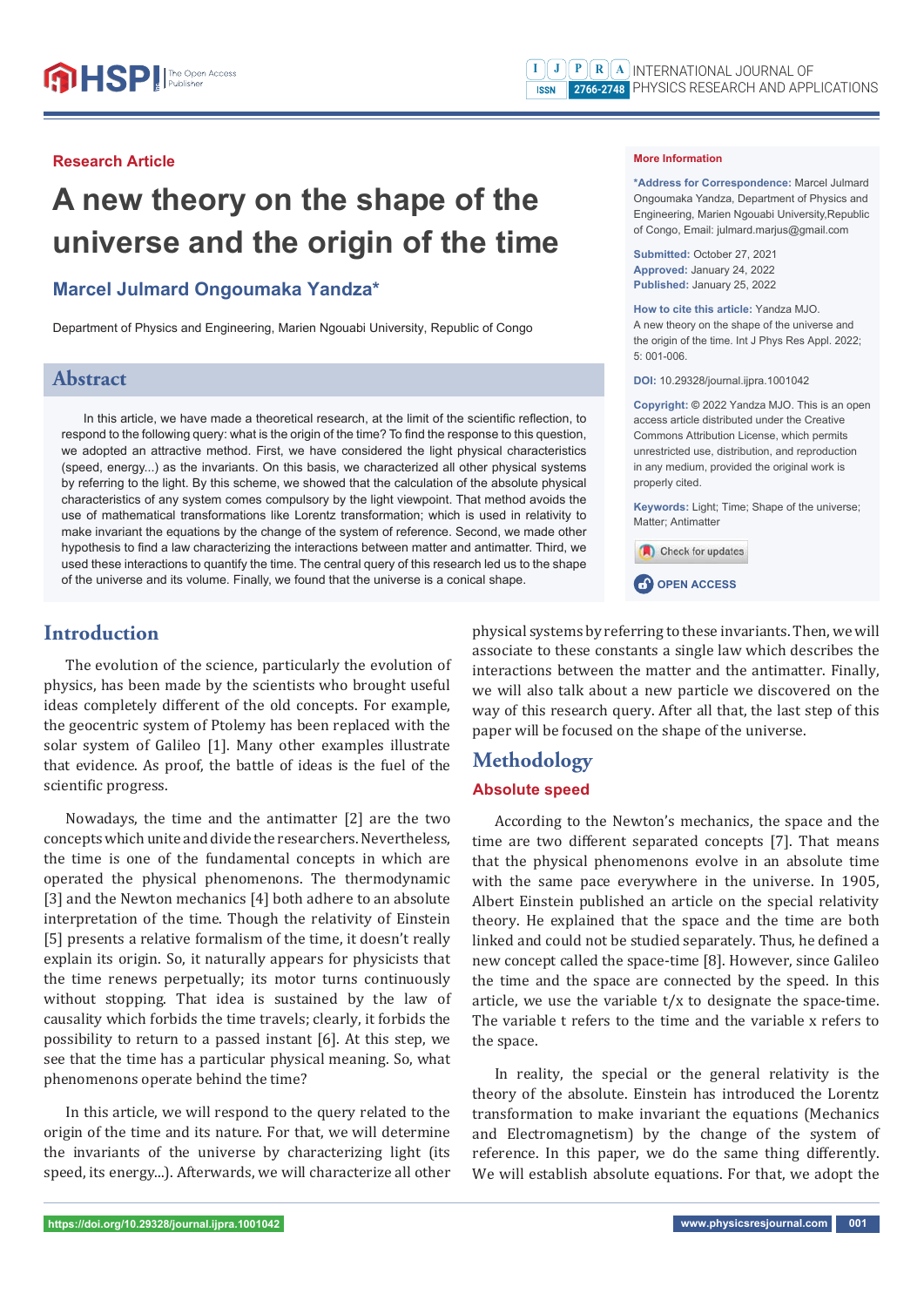

fact that the speed of the light is invariant; it does not change whatever the observer. By the speed of the light, we evaluate the speed of the other physical systems. That is the way to find the absolute speed. In fact, the absolute values are dictated by the light. We also indicate that in this article we use the following hypothesis: the photon (particle of light) has a mass [9] (we will calculate its value later).

Now, we consider in the space-time a physical system (M) of mass m in movement. Its absolute speed is uniquely given by an immobile observer on the ray of light. We consider u that speed,  $m_{ph}$  the mass of the photon and c the speed of the light. The absolute speed of the system (M) is given by the equation (1). That means more a system is heavy more its speed is small.  $k_m$  represents the factor of mass.

$$
u = \frac{1}{k_m} c \left[ m.s^{-1} \right] \qquad \text{with } k_m = \frac{m}{m_{ph}} \tag{1}
$$

#### **Intern force**

The space-time of the general relativity theory is smooth and continuous. It deforms with the presence of the matter [10]. More a physical system is heavy more the deformation of the space-time is great. By analogy with the intern energy, we call intern force the force of the mass. The measure of the intern force is proportional with the deformation of the space-time t/x. That evidence leads to conclude that the force is simply an integral (deformation) of the space-time. By integrating the variable t/x, we find the force (2).

$$
F_m = \frac{A}{2u^2} \left[ N \right] \quad \text{with} \quad u = \frac{x}{t} \tag{2}
$$

The photon is a particle with mass. It also creates a deformation of the space-time. Its intern force  $F_{ph}$  is calculated by substituting u to c in the equation (2). The expression of  $F_{ph}$ is given by the equation (3).

$$
F_{ph} = \frac{A}{2c^2} [N] \tag{3}
$$

#### **Intern energy and temperature**

By analogy with the precedent result, the intern energy is an integral of the intern force. We consider that the intern energy of a physical system  $E_m$  is conserved as the heat and is realized as the work.

$$
E_m = \frac{A}{6u^3} [J] \tag{4}
$$

The intern energy of the photon  $E_{nk}$  is given by the equation (5).

$$
E_{ph} = \frac{A}{6c^3} [J] \tag{5}
$$

By the same approach, we find the expression of the temperature  $T_m$  For that, we use the Fourier's law. The temperature is an integral of the energy (6).

$$
T_m = \frac{A}{24u^4} [K] \tag{6}
$$

#### **Invariants of the universe: photon**

We already know that the speed of the light is constant and

absolute. By this affirmation, we adopt in this article another hypothesis: All physical quantities which characterize the state of the photon in its movement (speed, mass, momentum, force, energy, temperature) are constant and absolute. Thus, we will evaluate the physical characteristics of other systems by referring to the characteristics of the light.

In reality, the energy of photon is effectively constant. The wavelength  $\lambda$ , badly interpreted as the sign of the wave, is in reality the distance between two photons. That means that light is not a wave but a complex of particles called photons.

Now, let see how we can adopt the energy of photon without considering light like a wave. If the photons are near one to another ( $\lambda$  is small), their energies sum. Consequently, the electromagnetic radiation presents an intense energy. That is the case of the ultraviolet. If the photons are far one to another ( $\lambda$  is great), the radiation has a weak energy. So, we conclude that the energy of the electromagnetic radiation E varies proportionally with the energy of photon  $E_{\mu\nu}$ ; and also varies inversely proportional with the wavelength λ (distance between photons) like shown in the equation (7).

$$
E = \frac{E_{ph}}{\lambda} \left[ J \right] \tag{7}
$$

$$
E = h \frac{c}{\lambda} [J] \tag{8}
$$

By equaling the Yandza's equation (7) with the Max-Planck's equation (8), we determine the energy of photon  $E_{nh}$  (9).

$$
E_{ph} = hc[J] \tag{9}
$$

By another view, the photon is a particle with the lowest energy in the universe. We admit that the value of its energy *E<sub>nh</sub>* corresponds to  $λ = 1$  meter in the Max-Planck's equation (8). That means that the wavelength of any radiation is always small than one meter. So, photons cannot interact each other beyond that distance.

$$
E_{ph} = m_{ph}c^2[J] \tag{10}
$$

By equaling (9) and (10), we determine the mass of the photon  $m_{nb}$  like given by the equation (11).

$$
m_{ph} = \frac{h}{c} [Kg]
$$
 (11)

The momentum of the photon  $p_{nh}$  is also invariant. Its value is given by the equation (12).

$$
p_{ph} = h \left[ Kg.m.s^{-1} \right] \tag{12}
$$

By equaling (5) and (10) we determine the value of the integral constant A like shown by the equation (13).

$$
A = 6hc^4 \left[ J.m^3.s^{-3} \right]
$$
 (13)

The equations (2), (4) and (6) become respectively (14), (16) and (17). The equation (15) is deducted of (3). The equation (18) is deducted of (6).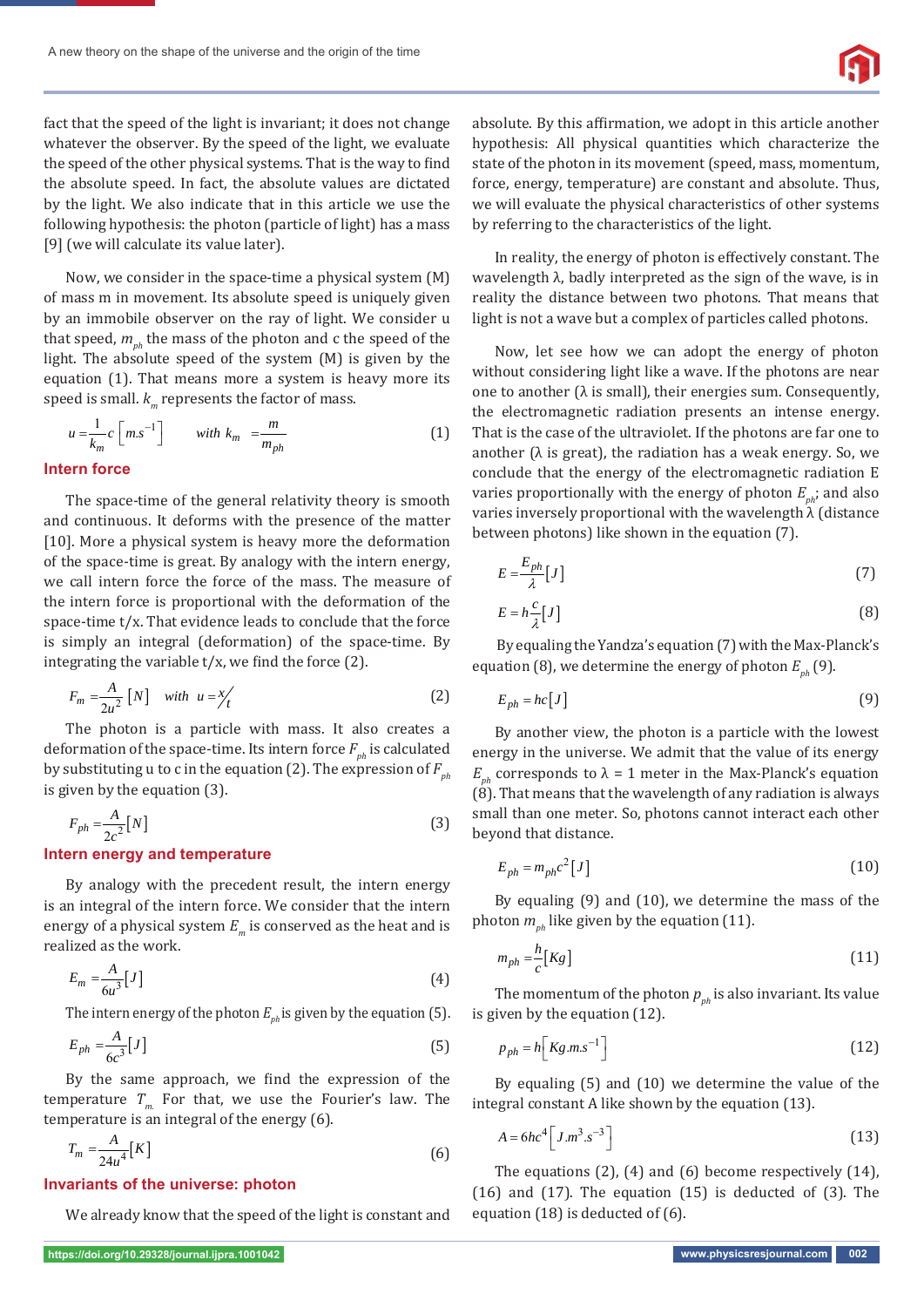$$
F_m = k_m^2 F_{ph} [N] \tag{14}
$$

$$
F_{ph} = 3hc^2[N] \tag{15}
$$

$$
E_m = k_m^3 E_{ph} [J] \tag{16}
$$

$$
T_m = k_m^4 T_{ph} \left[ K \right] \tag{17}
$$

$$
T_{ph} = \frac{h}{4} [K] \tag{18}
$$

The Table 1 presents the physical quantities that we call the invariants of the universe. The volume of photon  $V_{ph}$  is calculated in section 3.

## **Results**

#### **Yandza's law**

To introduce the Yandza's law, we first mention what Newton states. Newton declares that any physical system in movement, under the action of an exterior force  $F_{\alpha\beta}$  is attracted by the earth. The force of this attraction is proportional to the mass of the physical system [11] like shown by the equation (19).

$$
\sum F_{ext} = m\,\gamma \tag{19}
$$

Now, we consider a physical system (M) of mass m in movement. According to Newton, (M) is under controlled by the force of the earth  $F_T$  [11]. In section 2, we defined the intern force as the force of mass, responsible of the movement without any other exterior force. By the way of this definition, we see that the force with it the earth exerts the attraction on the moon and the other systems is simply its intern force (if we neglect the influence of the sun).

Now, let see clearly the interactions between the earth and the system  $(M)$  of mass m, intern force  $F_m$ . We consider that (M) levitates like a satellite. By studying the linear movement of the system (M) in the space, we observe that everywhere the planet goes the system (M) is. It becomes clear that (M) is linked with the earth. So, we also consider that the liaison between them is rigid. So, the evidence shows that the absolute speed of the earth is equal to the absolute speed of the system (M). According to the equation (2), the equality of the speeds leads to the equality of the intern forces  $(F_M = F_T)$ . In another view, the equation (1) specifies that the earth and the

| Speed                                | $c[m,s^{-1}]$                    | $\mathcal{C}_{0}$   | 299792458                    |
|--------------------------------------|----------------------------------|---------------------|------------------------------|
| Momentum                             | $p_{ph}$ [Kg.m.s <sup>-1</sup> ] | h                   | $6,62606957.10^{-34}$        |
| <b>Mass</b>                          | $m_{ph}$ [Kg]                    | h<br>$\mathcal{C}$  | 2,21021890.10 <sup>-42</sup> |
| Force                                | $F_{nh}$ [N]                     | $3hc^2$             | $1,78656430.10^{-16}$        |
| Energy                               | $E_{ph}$ [J]                     | hc                  | $1,98644568.10^{-25}$        |
| Temperature                          | $T_{nh}$ [K]                     | h<br>$\overline{4}$ | 1,65651739.10 <sup>-34</sup> |
| Volume                               | $V_{nh}$ [ $m^3$ ]               | $9\pi h^2c^5$       | 3,00613084.10 <sup>-23</sup> |
| Table 1: Invariants of the universe. |                                  |                     |                              |

system (M) could not have the same absolute speed because their masses are different. The only case in which the system (M) reaches the speed of the earth is related to the appearance of an acceleration in its movement. With this acceleration is engaged the acceleration force  $F_{\gamma}$ . So, the balance of forces applied to the system (M) is shown by the equation (20).

$$
\sum F_{ext} + F_m + F_\gamma = F_T \tag{20}
$$

The equation (20) is incorrect; because only the intern force of the earth  $F<sub>r</sub>$  is considered as the cause of the attraction. In reality, the source of the attraction comes also by the interactions with the other systems. First, the earth is attracted by the sun and develops an acceleration to reach the intern force of the sun  $F_s$  (like was doing the system  $(M)$ ). Second, the sun is accelerated by the galaxy (the Milky Way). That implicates a new acceleration. Third, the Milky Way is also accelerated by the rest of the galaxies of the universe. That will also increase the acceleration of the earth. This analysis can be applied to any other physical systems in the universe. The new balance of forces applied to the system (M) is shown by the equation (21).

$$
\sum F_{ext} + F_m + F_{\gamma} = F_T + F_{\gamma s} + \dots + F_{\gamma \infty}
$$
 (21)

*Fs* : acceleration force of the earth under the influence of the sun

*F*<sub>∞</sub>: acceleration force of the earth under the influence of the infinity

By the equation (21), we can see that *any physical system in the universe develops an acceleration (except the light) under the influence of only one and same invariant force*. This is the statement of the Yandza's law.

That invariant force is the one we know: the intern force of the photon  $F_{ph}$ . It represents the density force of the universe. The light does not accelerate because it has already reached the force  $F_{ph}$ . The intensity of  $F_{ph}$  is very small than the intern forces of the planets and the stars in the universe. For justifying the equation (21), we introduce a negative force  $F_{an}$  (force of antiparticles) in the balance of forces. The result is presented by the equation (22).

$$
\sum F_{ext} + F_m + F_\gamma - F_{ap} = F_{ph} \tag{22}
$$

By (22) we find that the space-time produces the antiparticles of the mass equal to the mass of the photon (the smallest in the universe). We call these antiparticles: antiphotons.

The equation (22) is not instantaneous. It operates progressively. That means that the equality is verified at the end of the phenomenon. Due to the interactions between matter and antimatter, the equation (22) reveals the disintegration of the initial mass to the state of the photon [12]. However, at each instant of the disintegration, an equality is verified in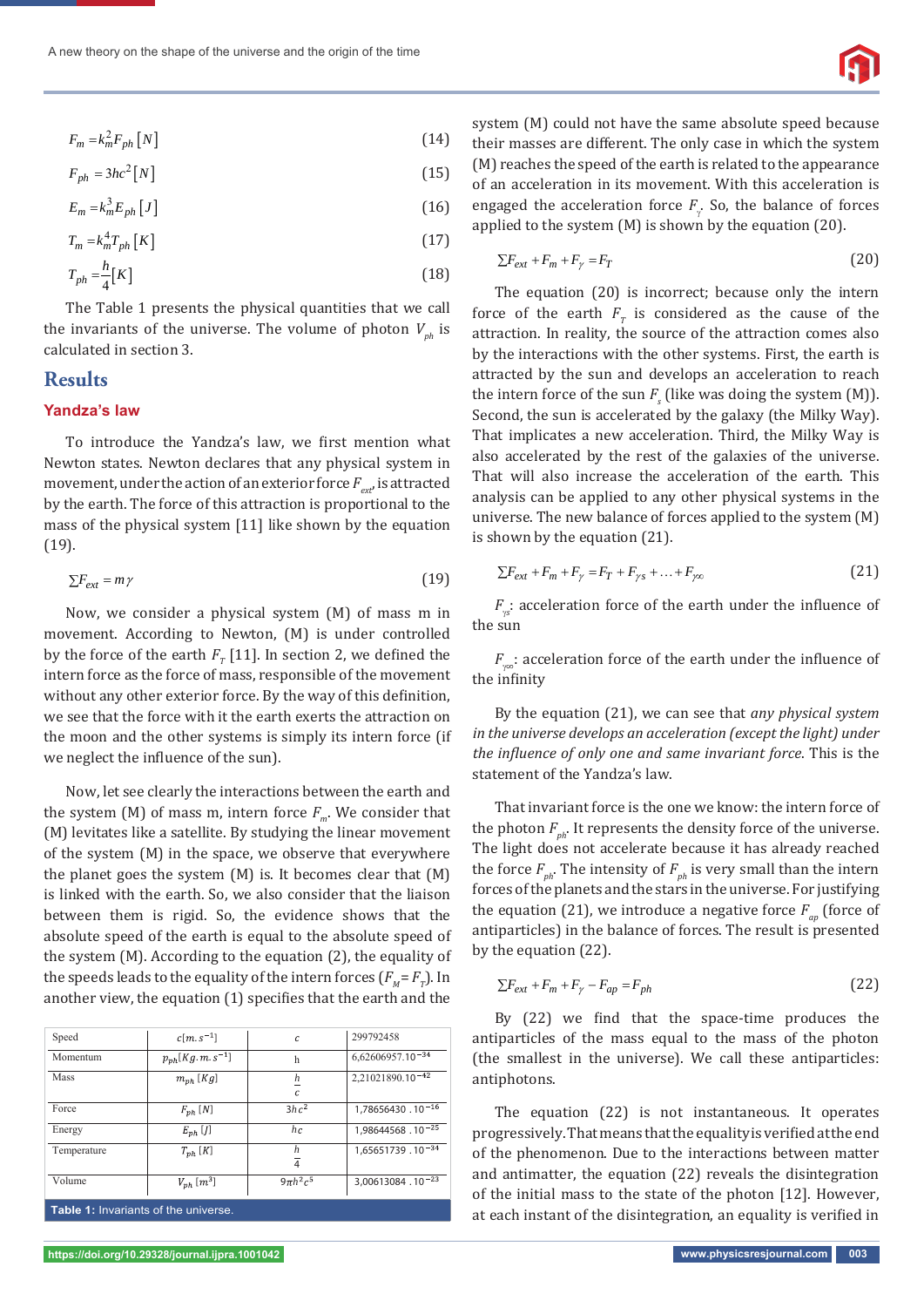term of mass, momentum, force and energy. The equations (23), (24), (25) and (26) present these equalities.

The mass associated to the acceleration  $M_{\gamma}$  has no matter. That term is added in the equation (23) to justify the variation of the absolute speed. That means also by accelerating a physical system, its mass changes. The value of  $M_{\gamma}$  is found by measuring the difference of mass ∆*m* between two instants. To this variation of mass corresponds the speed related to *M*<sup>γ</sup> like shown by equation (1). By the same approach, we deduct  $p_{\gamma}$ ,  $F_{\gamma}$  and  $E_{\gamma}$ .

$$
\sum m + M_{\gamma} - M_{ap}^r - M_{ap}^p = k_m m_{ph} \tag{23}
$$

$$
\sum p_{ext} + p_{m,i} + p_{\gamma} - p_{ap}^r - p_{ap}^p = k_m p_{ph}
$$
 (24)

$$
\sum F_{ext} + F_{m,i} + F_{\gamma} - F_{ap}^r - F_{ap}^p = k_m^2 F_{ph} \tag{25}
$$

$$
\sum E_{ext} + E_{m,i} + E_{\gamma} - E_{ap}^r - E_{ap}^p = k_m^3 E_{ph}
$$
 (26)

#### **Particle Y**

Now, we consider that the precedent system (M) is made of antimatter. All the remarks we made stay applicable. But, instead of generating a flux of antiphotons (negative force  $F_{ap}^p$ ), the system (M) will produce a flux of photons (positive force  $F_{ap}^p$ ). So, in one case (matter) we have the production of antiphotons and in another one (antimatter) we have the production of photons [13]. In the vision to unit these two kinds of production, we postulate that only one particle is emitting. We call that particle: particle Y.

The particle Y has the property to transform into an antiphoton when matter is around; and to transform also into a photon when antimatter is surrounded it. Its mass is equal to the mass of photon or antiphoton  $m_{nb}$ . By opposition to the photon, the antiphoton has a negative energy.

In general, the equations  $(23)$ ,  $(24)$ ,  $(25)$  and  $(26)$  become (27), (28), (29) and (30). When the initial mass is made of antimatter, the following terms are negative:*m*,  $M_{\gamma_{\nu}}$   $p_{m,i}$   $F_{m,i}$ and  $E_{m,i}$ . The sign of the terms associated to the exterior solicitations depends on the origin of the solicitation (matter or antimatter). We also specify that if the system produces only the antiphotons, that means  $M_{ph}^p = 0$ . We apply the same rule when the system produces only photons,  $M_{ap}^p = 0$ . If the studied system is made of matter and antimatter, the two kinds of productions operate simultaneously. If the system does not receive any matter and antimatter, the quantities  $M_{ph}^r$  and  $M_{ap}^r$  are equal to zero.

$$
|\sum m + M_{\gamma} + M_{ph}^r + M_{ph}^p - M_{ap}^r - M_{ap}^p| = k_m m_{ph}
$$
 (27)

$$
|\sum p_{ext} + p_{m,i} + p_{\gamma} + p_{ph}^r + p_{ph}^p - p_{ap}^r - p_{ap}^p| = k_m p_{ph}
$$
 (28)

$$
|\sum F_{ext} + F_{m,i} + F_{\gamma} + F_{ph}^r + F_{ph}^p - F_{ap}^r - F_{ap}^p| = k_m^2 F_{ph}
$$
 (29)

$$
|\sum E_{ext} + E_{m,i} + E_{\gamma} + E_{ph}^r + E_{ph}^p - E_{ap}^r - E_{ap}^p| = k_m^3 E_{ph}
$$
 (30)

#### **Time**

According to the results we found in this section, the space-time produces matter and antimatter by emitting the particles Y. However, the equations (27), (28), (29) and (30) show that at the appearance of a particle (or an antiparticle) is engaged accounting of time. In fact, without the initial mass, there is no production of photons or antiphotons. Without these productions, there is no disintegration of the initial mass to the state of a photon. So, the time is directly linked to the production of particles Y.

For a system made of matter, the time is the measure of the interaction between matter and the total mass of the antiphotons produced. For a system made of antimatter, the time is the measure of the interaction between the antimatter and the total mass of the photons produced.

For measuring the time t needed to disintegrate a matter to the state of a photon, it is compulsory to determine the factor of mass  $k_{y}$  associated to the production of photons and antiphotons; because at the emission of one single photon (or antiphoton) is corresponding one unit of time like shown by equations (31) and (32). We insist on the fact that the mass of the antiphotons (or photons) received does not enter in the calculus of the time; because its effect on the physical system is instantaneous. That effect is already considered in the mass balance (27).

$$
t = k_Y = \frac{M_{ap}^p}{m_{ph}} [s]
$$
 (31)

$$
t = k_Y = \frac{M_{ph}^p}{m_{ph}} [s]
$$
 (32)

#### **Shape of the universe**

The equation (2) presents the relation between the intern force of a physical system and its absolute speed. According to the Yandza's law, any system in the universe develops an acceleration under the influence of only one and same invariant force. That means that the speed of any system is not constant. Thus, we can draw the curve of the intern force (Figure 1).

We have considered the force as the deformation of the space-time. By summing all these lines of force in the universe and by applying the symmetry, we discover that the universe is a conical system (Figure 2).

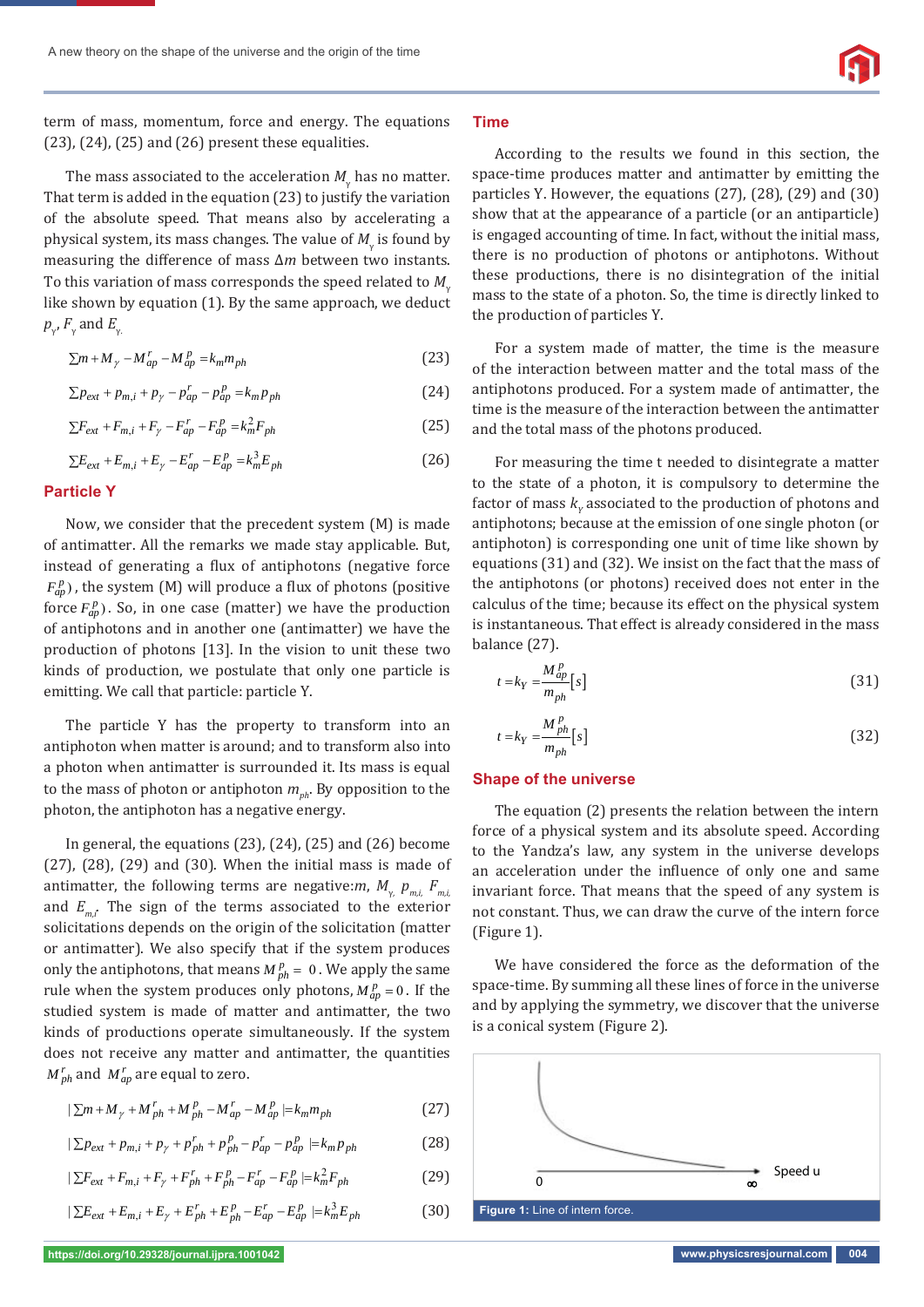

#### **Volume of the universe and photon**

The volume of the universe  $V_u$  is obtained by integrating the shape of the universe like presenting by the Figure 2. The integral calculus is presented by the equation (33) and the final result by (34).  $F_{_u}$  is the intern force of the universe and  $k_{_u}$ is its factor of mass.

$$
V_u = \int_0^{Fu} r dr \int_0^{2\pi} d\theta \int_0^c du \tag{33}
$$

$$
V_u = 9\pi h^2 c^5 k_u^4 \, [m^3] \tag{34}
$$

Similarly, with the equations (14), (16) and (17), we deduct the volume of the photon  $V_{ph}$  (or antiphoton) (35).  $V_{ph}$  belongs to the invariants of the universe.

$$
V_{ph} = 9\pi h^2 c^5 \left[ m^3 \right] \tag{35}
$$

So, we can relieve the volume of a photon (or antiphoton) to the volume of the entire universe by the factor of mass (36).

$$
V_u = k_u^4 V_{ph} \left[ m^3 \right] \tag{36}
$$

In one unit of time, or one second, the distance that the photon can cover is equal to  $\epsilon$  meters. That evidence is found by the following equality:  $c = \frac{c \cdot meter}{1 \cdot second}$ . So, the conical volume that the photon can colonize in one second  $V_{max}$  is given by the equation (37). The dimension of the related volume is shown by the Figure 5.

$$
V_{max} = \frac{\sqrt{3}}{24} \pi c^3
$$
 (37)

The proportion  $\frac{V_{max}}{V_{ph}}$  $\frac{V_{max}}{V_{ph}}$  represents the number of units obtained by filling the volume  $V_{max}$  by the volume of photon  $V_{ph}$ . That value is the maximal unit of volume. By the same rule, it comes evident that the proportion  $\frac{V_{max}}{V}$ *ph*  $\frac{v_{max}}{V_{ph}}$  is also the



number of the volume  $V_{max}$  that can contain the volume of the universe  $V_u$ . So, the volume of the universe  $V_u$  is calculated by the equation (38).

$$
V_u = \frac{V_{max}}{V_{ph}} V_{max}
$$
 (38)

By replacing  $V_{max}$  and  $V_{ph}$  by their quantity, we find the exact volume of the universe  $V_u$  (39). By the same approach we deduct the mass of the universe (40).

$$
V_u = \frac{\pi c}{1728h^2} \tag{39}
$$

$$
M_u = \frac{1}{15552h^3c^5} \tag{40}
$$

We find the volume of the universe  $V_u = 1,24140890.10^{72}$  $m^3$  *V<sub>u</sub>* and the mass of the universe  $M_u = 9,12729870.10^{52}$  *K<sub>g</sub>*. These values are admitted for an isolated universe. Nowadays, physicists discovered the expansion of the universe. That does not make our values fail. By the equation (36), we know that the volume of the universe  $V_{u}$  can change only if the mass of the universe changes. That implies that the expansion of the universe means that another system outside of the universe brings mass to our universe. In other words, the expansion of the universe is the proof of parallel universes.

### **Discussion**

The very recent experiments revealed the mass of the photon as 10−54 Kg [13]. That experimental value is not yet confirmed. That value has been specified when photon interacts with matter only. There is not a rich bibliography on this subject. However, the value we obtained 2,21021890.10−42 Kg shows that at the level of Max-Planck constant (10−34 m), the mass of photon is clearly equal to zero. But in the deep scale, photon is not a massless particle. Its mass is exactly what we find in this research. We have also proved that photon and antiphoton do not accelerate because their intern force is invariant in the universe; like demonstrated in relativity [14].

The question related to the shape of the universe is central is this research. In our bibliography, we found two types of theories which develop a certain idea on the shape of the universe. The first one presents the universe like a flat space [15]. The second one attests that the universe is a spherical shape [16]. For now, we do not totally reject the conclusions of these researches. But, we think that in these two cases, the authors did not take account the effects of the intern forces applied in the universe. A flat universe or a spherical one turns to conical shape when intern forces are applied. That remark is a physical evidence on the basis of relativity theory [17] and the interpretation of the force in this paper. To make it clear, let consider a flat shape suspending in the air. When the ball falls on it, the shape deforms. If the pressure of the ball is continuously maintained on this shape, its global shape becomes conical. That is the same if we consider a spherical one. Like we see that any particle in the universe concurs to an acceleration to obey to Yandza's law, so the shape of the universe is conical by the fact of the intern forces.

**https://doi.org/10.29328/journal.ijpra.1001042 www.physicsresjournal.com 005**